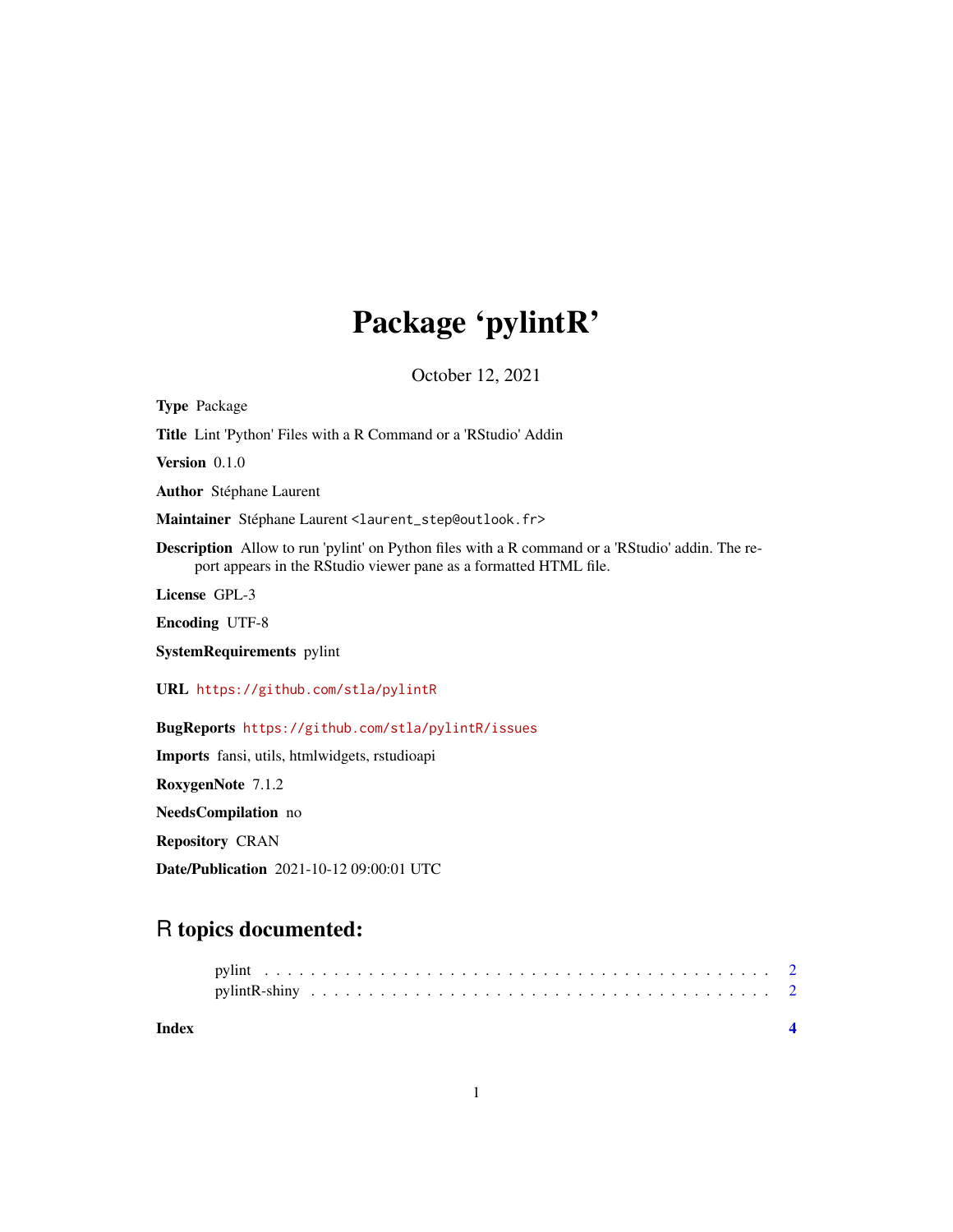<span id="page-1-1"></span><span id="page-1-0"></span>

#### Description

Run 'pylint' on a file or a folder.

#### Usage

pylint(modules)

#### Arguments

modules one or more Python files, or a folder containing Python files

#### Value

A htmlwidget object.

#### Examples

```
## Not run:
sample_code_file <- system.file("sample_code.py", package = "pylintR")
code_lines <- readLines(sample_code_file)
nlines <- length(code_lines)
# Here is the code:
cat(paste0(format(seq_len(nlines), width = 2), ") ", code_lines), sep = "\n")
# let's copy this Python file in a temporary folder
file_copy <- tempfile(fileext = ".py")
file.copy(sample_code_file, file_copy)
wd <- setwd(tempdir())
# let's lint it with pylint:
pylint(basename(file_copy))
# restore current directory
setwd(wd)
## End(Not run)
```
pylintR-shiny *Shiny bindings for pylintR*

#### Description

Output and render functions for using 'pylintR' within Shiny applications and interactive Rmd documents.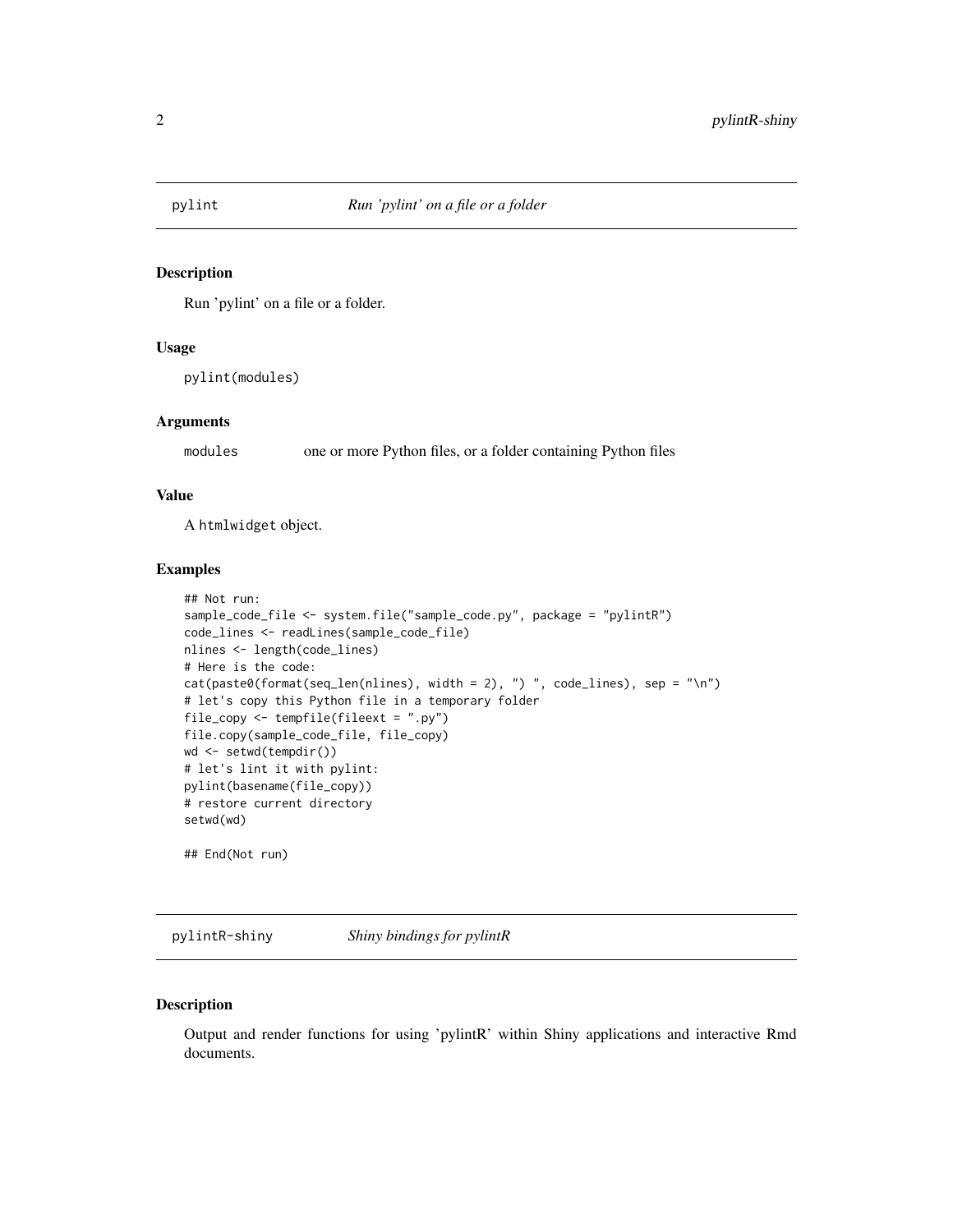#### <span id="page-2-0"></span>pylintR-shiny 3

#### Usage

```
pylintROutput(outputId, width = "100%", height = "400px")
```

```
renderPylintR(expr, env = parent.frame(), quoted = FALSE)
```
#### Arguments

| outputId      | output variable to read from                                                                                                |
|---------------|-----------------------------------------------------------------------------------------------------------------------------|
| width, height | a valid CSS unit (like "100%", "400px", "auto") or a number, which will be<br>coerced to a string and have "px" appended    |
| expr          | an expression that generates an output of pylint                                                                            |
| env           | the environment in which to evaluate expr                                                                                   |
| quoted        | whether expr is a quoted expression (with $\eta$ uote()); this is useful if you want<br>to save an expression in a variable |

#### Value

pylintROutput returns an output element that can be included in a Shiny UI definition, and renderPylintR returns a shiny.render.function object that can be included in a Shiny server definition.